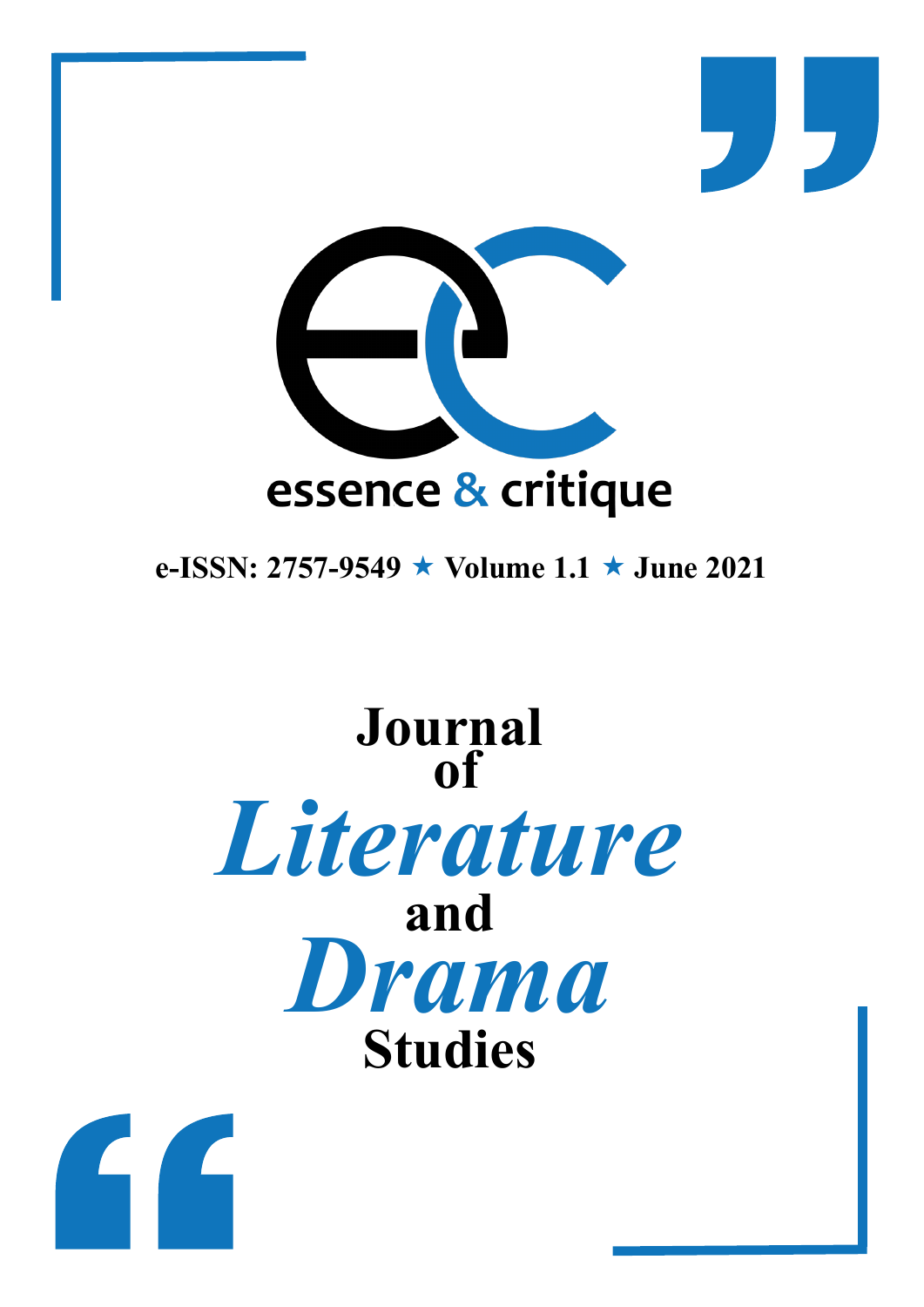

### **Journal**  $\overline{\textbf{of}}$ *Literature* **and**  *Drama* **Studies**

### **e-ISSN: 2791-6553 Volume 1.1 June 2021**

**Founding Editor-In-Chief** Önder Çakırtaş, *Bingöl University*

 $\star$ **Associate Editors**

Gloria Lee McMillan, *University of Arizona* Paul Innes, *United Arab Emirates University* Nelson Orringer, *University of Connecticut* Katrine K. Wong, *University of Macao*

#### $\star$ **Editorial Review Board**

Brian Boyd, *The University of Auckland* Kathleen Starck, *University of Koblenz-Landau* Lorraine Kerslake, *Alicante University* Mary V. Seeman, *University of Toronto* Philip Zapkin, *Pennsylvania State University* Anemona Alb*, University of Oradea* Theodora Tsimpouki, *National and Kapodistrian University of Athens* Mary Cappelli, *University of Southern California* Aubrey Tang, *Chapman University* Joanne Emmens. *Auckland University of Technology* Marisa Kerbizi, *Aleksander Moisiu University* Manal Al Natour, *West Virginia University* Ingrida Eglė Žindžiuvienė, *Vytautas Magnus University* Heather Thaxter, *University Centre Doncaster* Jillian Curr, *University of Western Australia* Dana Radler, *The Bucharest University of Economic Studies* Margaret Lundberg, *University of Washington* Bujar Hoxha, *South East European University* Maria Luisa Di Martino, *Ca' Foscari University of Venice* Pelin Doğan, *Munzur University* Antolin C. Trinidad, *Yale University* Ankit Raj, *PCLS Government College* Fouad Mami, *University of Adrar*

#### $\star$ **Editorial Assistants**

Marietta Kosma, *University of Oxford* Muhammed İkbal Candan, *Van Yüzüncü Yıl University*

*Essence & Critique: Journal of Literature and Drama Studies* is a an open access, peer-reviewed, academic e-journal aiming to publish original and international research articles that bring solutions to issues and examines scientific issues and problems in all subfields of literatures, theatre, drama and performance studies, and cultural studies. Each submitted article is evaluated by at least two referees of the field expert and the final result is reported to the authors within three months. The journal is published twice a year in June and December.

#### **Contact:**

journalofcritique.com  $\star$  essencecritiquejournal@gmail.com Bingöl Üniversitesi, Fen Edebiyat Fakültesi, 12200, Bingöl/Türkiye

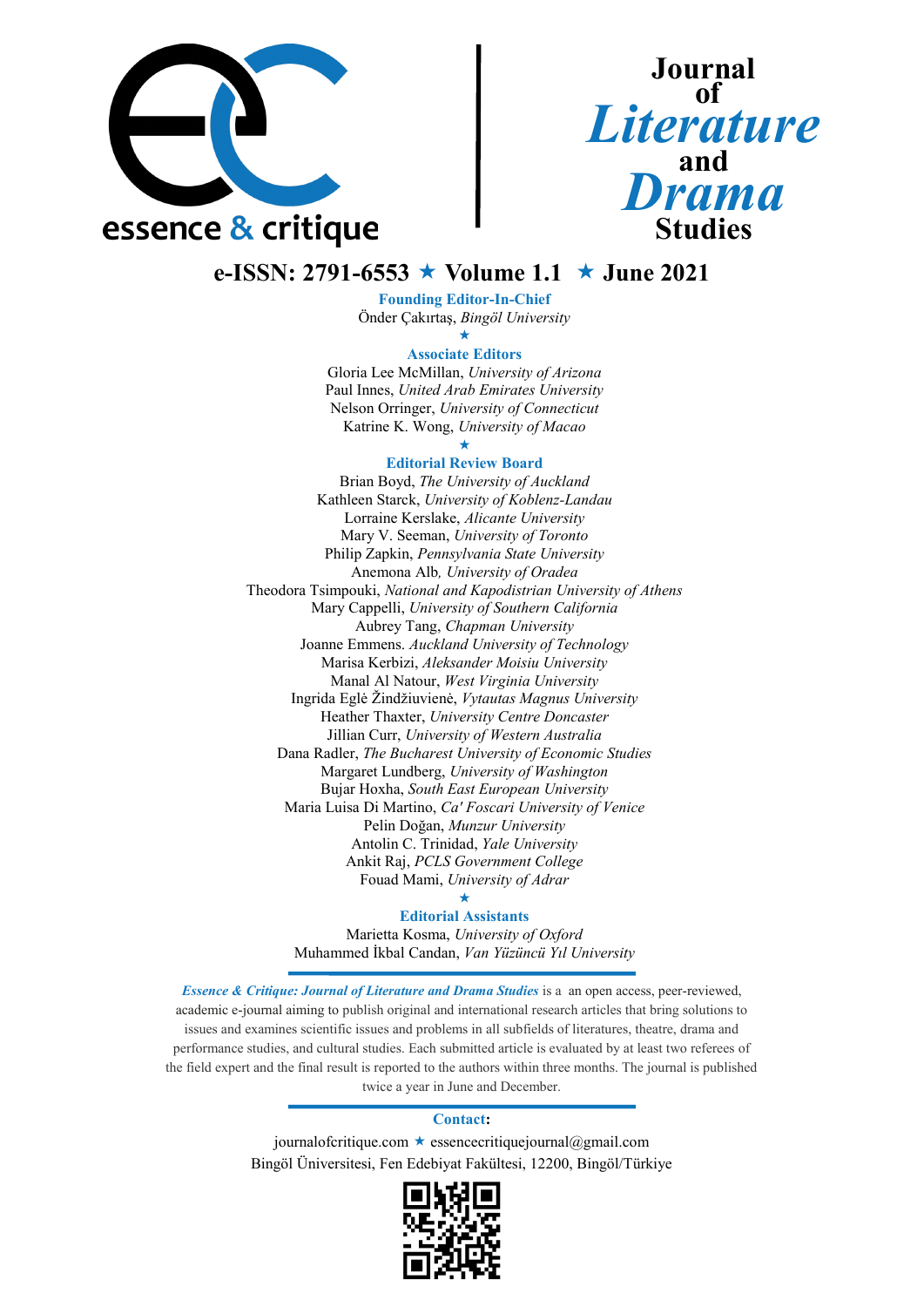

## **Table of Contents**

| ONDER CAKIRTAŞ |  |
|----------------|--|
| Editor's Note_ |  |
| PAUL INNES     |  |
| Introduction   |  |

### **RESEARCH ARTICLES**

| <b>ERIC STERLING</b>                                                                                         |            |
|--------------------------------------------------------------------------------------------------------------|------------|
| Racial Discrimination, Exploitation, and Singing the Blues in August Wilson's Ma<br><b>The Contract of T</b> |            |
| <b>JAY MALARCHER</b>                                                                                         |            |
| The Metaphysics of Pronoun Confusion in Edward Albee's Who's Afraid of Virginia                              |            |
|                                                                                                              |            |
| <b>ASHLEY LIZA FERNANDO</b>                                                                                  |            |
|                                                                                                              |            |
| J. CHRISTOPHER O'BRIEN                                                                                       |            |
| Breaking the Cycle: The Forgiving Blues in August Wilson's King Hedley II_________ 52                        |            |
| NEHA SOMAN & BALASUBRAMANIAM PADMANABHAN                                                                     |            |
| Limits to the Self: Revisiting the Jewish Wandering Syndrome in Eshkol Nevo's<br>Neuland_                    | 69         |
| ELVAN KARAMAN                                                                                                |            |
| Class Conflict with its Causes & Effects in The Kitchen by Arnold Wesker                                     |            |
| PHILLIP ZAPKIN                                                                                               |            |
| Performing Democratic Protest: Gary Owen's Iphigenia in Splott and David Greig's The                         | <b>IIO</b> |
| EVA OPPERMANN                                                                                                |            |
| Travelogues as Memorized Experiences: From Boswell to Boorman/McGregor_129                                   |            |
| <b>AYUSMAN CHAKRABORTY</b>                                                                                   |            |
| Awkward one-armed babas: Urdhvabahu Hindu Ascetics in Western Imagination______ 150                          |            |

### **BOOK REVIEWS**

### Marietta Kosma

*Sensory experiments; Psychophysics, Race, and the Aesthetics of feeling*, by Erica Fretwell.\_\_\_\_\_\_\_\_ **170**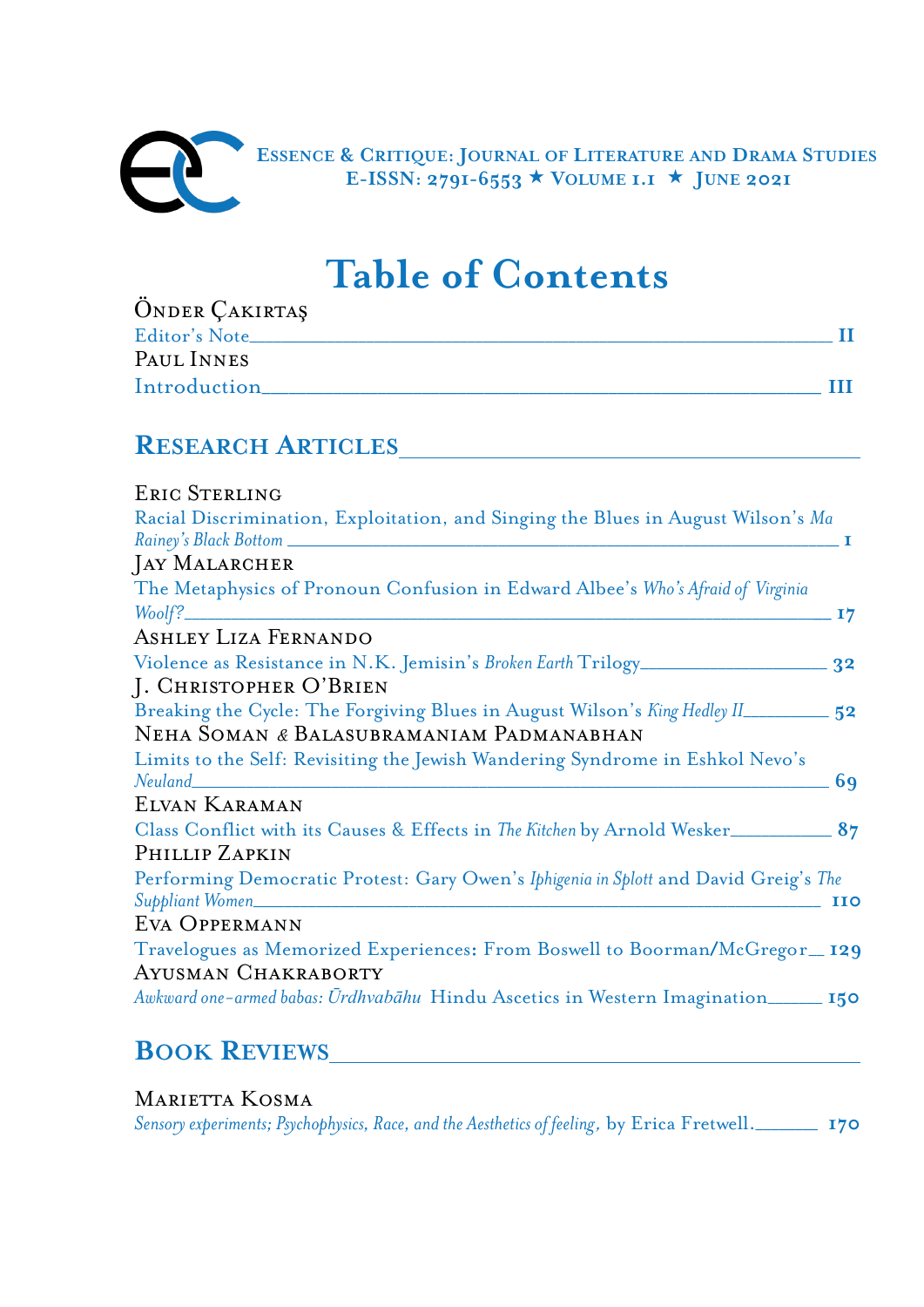*The page has been intentionally left blank.*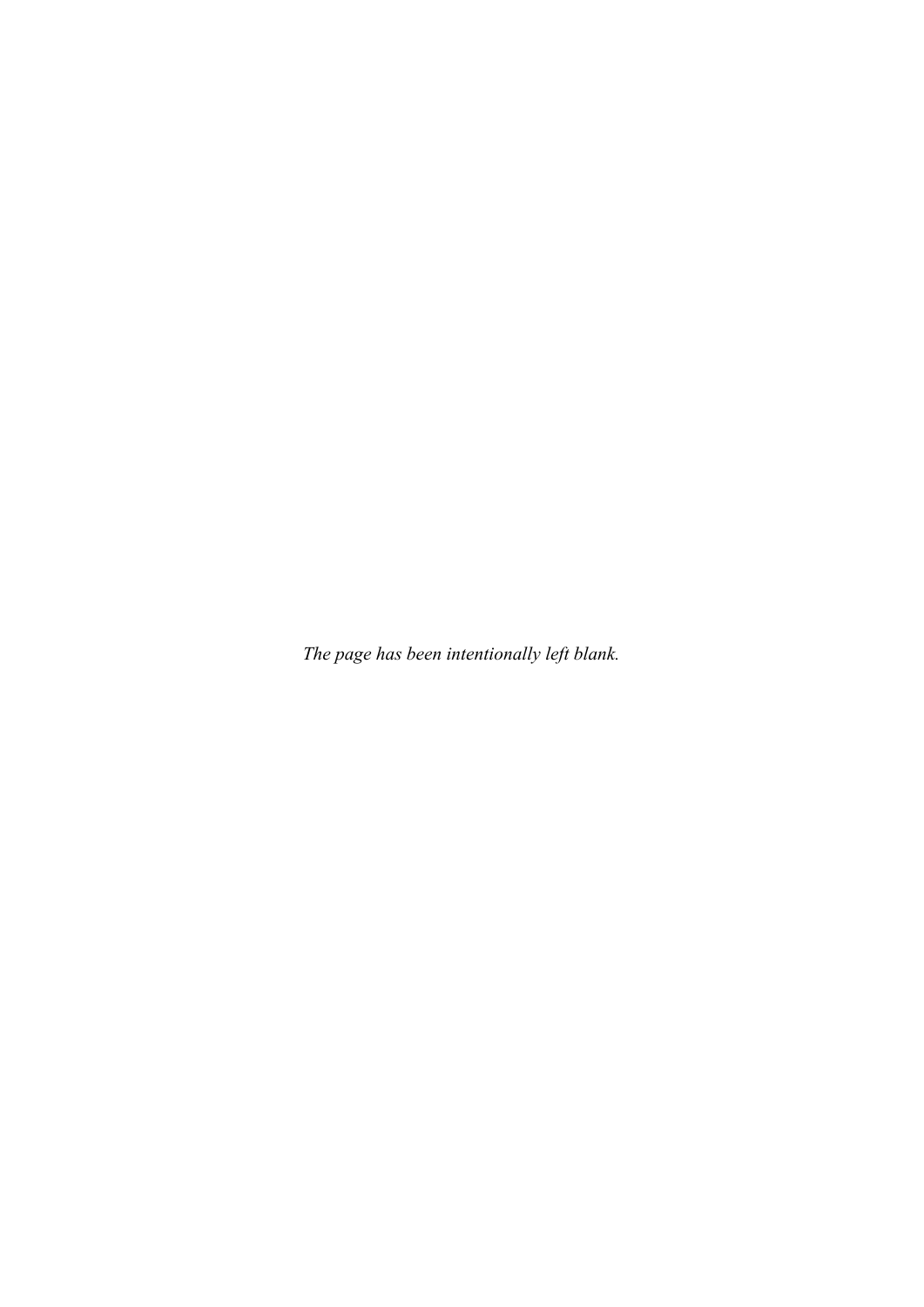

### **Welcome to the Inaugural Issue**

**\* Dr. Önder Çakırtaş Founding Editor-in-Chief**

**II**

On behalf of our authors, reviewers, editorial board, and editorial team– I warmly welcome you to the inaugural issue of *Essence & Critique: Journal of Literature and Drama Studies*.

I am proud to present the first issue of *Essence & Critique: Journal of Literature and Drama Studies*. I would like to express my sincere gratitude to the editorial board and the refereeing committee, especially the issue writers, for their help in delivering the first issue of this journal. I am equally grateful for the many authors who offered candidate contributions to this first issue – and for the many more colleagues around the globe who consistently provided critical but supportive reviews. Many of these reviewers were drawn from our Editorial Board, whose broader support has likewise been essential.

*Essence & Critique*, like many scientific and academic journals that have pioneered literature and drama studies, aims to host self-sacrificing and qualified works that have not had the chance to be published but must be delivered to readers and literature/drama experts. Each work that is filtered from the theoretical and practical knowledge of the authors and passed through the filter of field expert referees and editors will be included in the scope of this journal, which aims to close a gap in the world of literature and drama studies. I wish *Essence & Critique* to be beneficial to the academic world, and I wish it to guide our dear readers, field experts, professionals, undergraduate and graduate students in literature, cultural studies and the arts of stage, performance, theatre and drama.

Last, but certainly not least, my profound thanks go to our associate editor, Professor Paul Innes, for promoting the first issue. We welcome new writers to join us with their groundbreaking academic studies on literature, cultural studies along with performance, theatre and drama studies.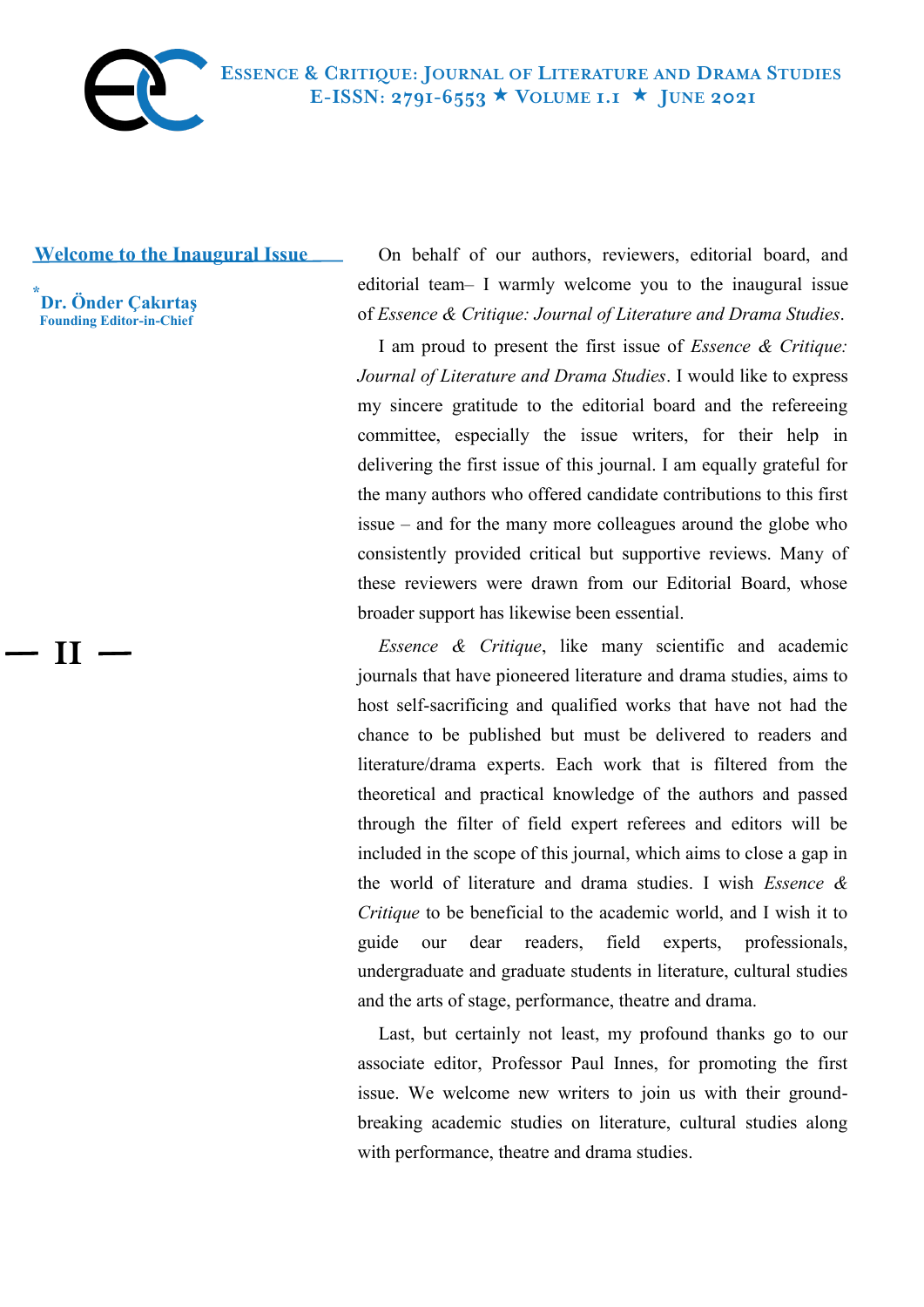#### **Introduction**

**\* Prof. Paul Innes Associate Editor**

**III**

Welcome to the inaugural issue of *Essence & Critique*, a journal of Literature and Drama Studies. The appearance of a new journal should be celebrated, especially in the difficult and challenging circumstances that constantly seem to be arising at this cultural moment. The title of the journal gestures towards a felt necessity for interdisciplinary engagement and we wish to provide a place for work on any aspect of literary and/or dramatic study.

It is difficult to overestimate the continuing importance of interdisciplinary work, not just in generic terms but also as a productive site of cross-disciplinary practice within the area conventionally as critical theory - as if that is somehow separate from creative production. We therefore invite critically aware articles, especially those that challenge existing preconceptions. A prime consideration for the journal is constantly to move beyond what could be called the Anglosphere in cultural and critical enquiry.

As you will see from the articles in this premier issue, the range of material is extraordinary. We find that the negotiation of identity remains fraught, especially in the relationship between the Israeli context and its long prehistory of Jewish wandering in Eshkol Neva's *Neuland* – a timely intervention in the current debates about identity politics which Neha Soman and Balasubramaniam Padmanabhan underline in their article. Such enquiry is addressed directly in the literature of travel itself with Eva Opperman's article, as she moves from Boswell to Boorman and McGregor. This often-overlooked genre foregrounds the difficult question of the status of the observing figure, something that surely must be a major concern for any theorised position. To some extent Ayusman Chakraborty reverses the polarity by examining the Western cultural reception of Hindu *ūrdhvabāhu*  ascetics, asking suggestive and apposite questions about a process of cultural exchange that never seems to be neutral.